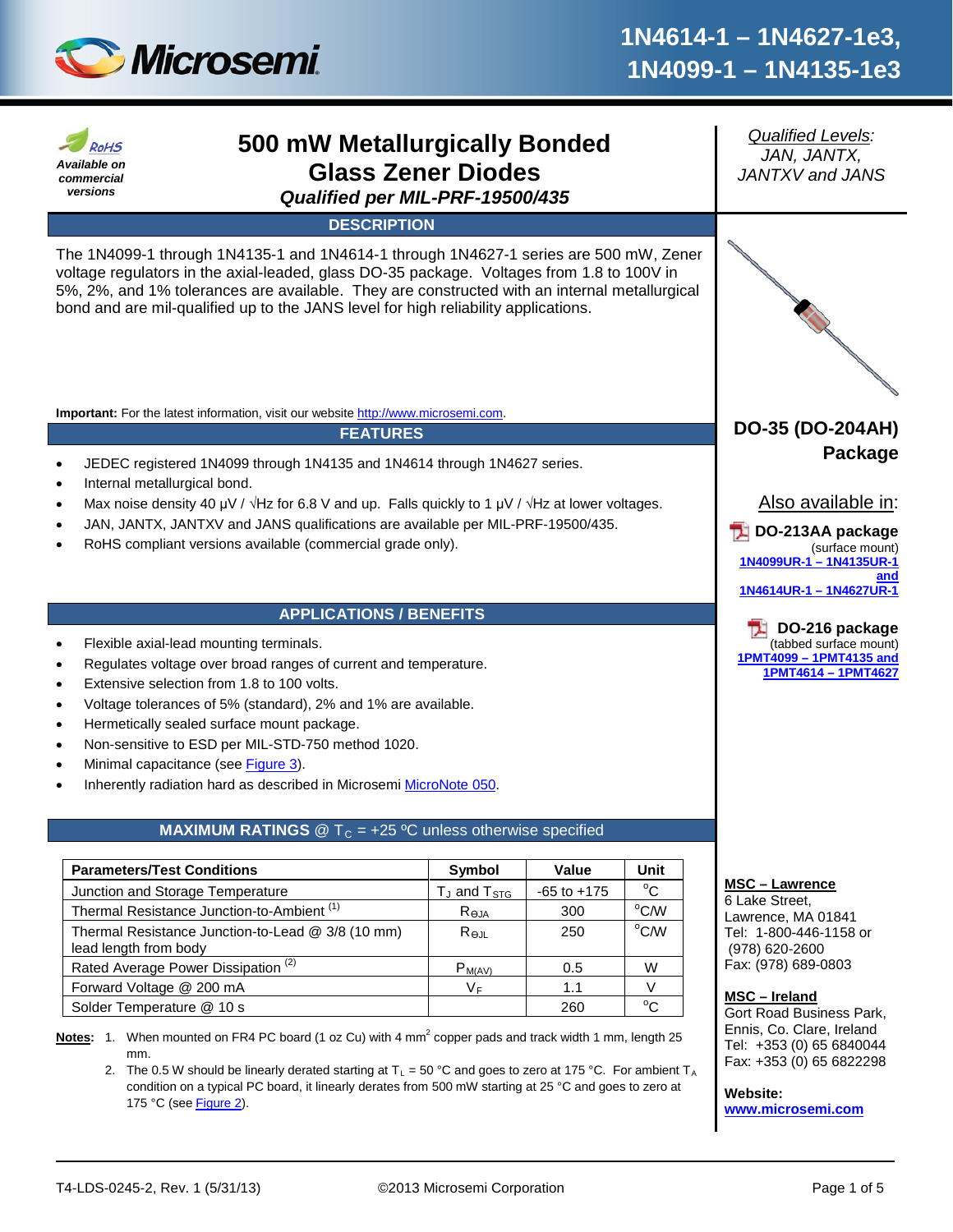

# **MECHANICAL and PACKAGING**

- CASE: Hermetically sealed axial-lead glass DO-35 (DO-204AH) style package.
- TERMINALS: Tin-lead or RoHS compliant annealed matte-tin (on commercial grade only) plating. Solderable per MIL-STD-750, method 2026.
- POLARITY: Cathode indicated by band. The diode is to be operated with the banded end positive with respect to the opposite end for Zener regulation.
- MARKING: Part number.
- TAPE & REEL option: Standard per EIA-296 (add "TR" suffix to part number). Consult factory for quantities.
- WEIGHT: Approximately 0.2 grams.
- See [Package Dimensions](#page-4-0) on last page.

# **PART NOMENCLATURE**



| <b>SYMBOLS &amp; DEFINITIONS</b> |                                                                                                                                                                                                                                                    |  |  |  |  |  |  |
|----------------------------------|----------------------------------------------------------------------------------------------------------------------------------------------------------------------------------------------------------------------------------------------------|--|--|--|--|--|--|
| Symbol                           | <b>Definition</b>                                                                                                                                                                                                                                  |  |  |  |  |  |  |
| $\alpha_{VZ}$                    | Temperature Coefficient of Regulator Voltage: The change in regulator voltage divided by the change in temperature<br>that caused it expressed in %/C or mV/°C.                                                                                    |  |  |  |  |  |  |
| <sup>IR</sup>                    | Reverse Current: The maximum reverse (leakage) current that will flow at the specified voltage and temperature.                                                                                                                                    |  |  |  |  |  |  |
| $I_z$ , $I_{ZT}$ , $I_{ZK}$      | Regulator Current: The dc regulator current ( $I_z$ ), at a specified test point ( $I_{ZT}$ ), near breakdown knee ( $I_{ZK}$ ).                                                                                                                   |  |  |  |  |  |  |
| <b>IzM</b>                       | Maximum Regulator (Zener) Current: The maximum rated dc current for the specified power rating.                                                                                                                                                    |  |  |  |  |  |  |
| $N_D$                            | Noise Density: The noise generated over a specified frequency bandwidth usually specified in terms of mV/ $\forall$ Hz.                                                                                                                            |  |  |  |  |  |  |
| $V_{R}$                          | Reverse Voltage: The reverse voltage dc value, no alternating component.                                                                                                                                                                           |  |  |  |  |  |  |
| $V_{7}$                          | Zener Voltage: The Zener voltage the device will exhibit at a specified current $(1z)$ in its breakdown region.                                                                                                                                    |  |  |  |  |  |  |
| $Z_{ZT}$ or $Z_{ZK}$             | Dynamic Impedance: The small signal impedance of the diode when biased to operate in its breakdown region at a<br>specified rms current modulation (typically 10% of $I_{ZT}$ or $I_{ZK}$ ) and superimposed on $I_{ZT}$ or $I_{ZK}$ respectively. |  |  |  |  |  |  |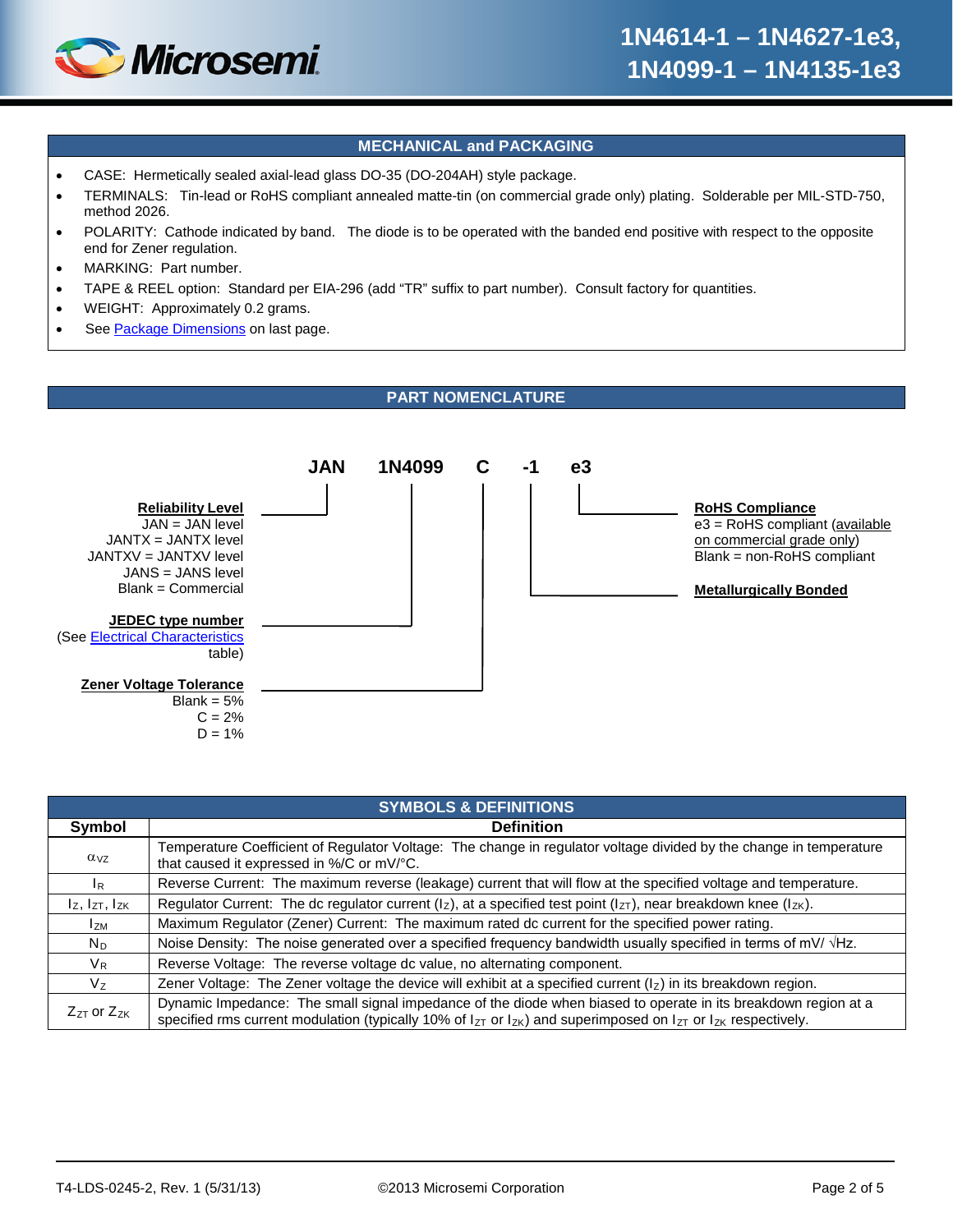

<span id="page-2-0"></span>

| <b>ELECTRICAL CHARACTERISTICS @ 25 °C unless otherwise stated</b> |                                                                                      |                                                      |                                                                            |                                                                             |              |                                                                        |                                                                |                                                                               |  |
|-------------------------------------------------------------------|--------------------------------------------------------------------------------------|------------------------------------------------------|----------------------------------------------------------------------------|-----------------------------------------------------------------------------|--------------|------------------------------------------------------------------------|----------------------------------------------------------------|-------------------------------------------------------------------------------|--|
| <b>INDUSTRY</b><br><b>PART</b><br><b>NUMBER*</b><br>(Note 1)      | <b>NOMINAL</b><br><b>ZENER</b><br><b>VOLTAGE</b><br>$V_z \otimes I_{ZT}$<br>(Note 2) | <b>ZENER</b><br><b>TEST</b><br><b>CURRENT</b><br>Izτ | <b>MAXIMUM</b><br><b>ZENER</b><br><b>IMPEDANCE</b><br>$Z_{ZT}$<br>(Note 3) | <b>MAXIMUM</b><br><b>REVERSE</b><br><b>CURRENT</b><br>$I_R$ $\otimes$ $V_R$ |              | <b>MAXIMUM</b><br><b>NOISE</b><br><b>DENSITY</b><br>$N_D$ $@$ $I_{ZT}$ | <b>MAXIMUM</b><br><b>ZENER</b><br><b>CURRENT</b><br><b>IzM</b> | <b>MAXIMUM</b><br>TEMP. COEFF.<br>OF ZENER<br><b>VOLTAGE</b><br>$\alpha_{VZ}$ |  |
|                                                                   | <b>Volts</b>                                                                         | μA                                                   | Ohms                                                                       | μA                                                                          | <b>Volts</b> | µV/vHz                                                                 | mA                                                             | %C                                                                            |  |
| 1N4614-1                                                          | 1.8                                                                                  | 250                                                  | 1200                                                                       | 3.5                                                                         | 1.0          | 1                                                                      | 120.0                                                          | $-0.075$                                                                      |  |
| 1N4615-1                                                          | 2.0                                                                                  | 250                                                  | 1250                                                                       | 2.5                                                                         | 1.0          | 1                                                                      | 110.0                                                          | $-0.075$                                                                      |  |
| 1N4616-1                                                          | 2.2                                                                                  | 250                                                  | 1300                                                                       | 2.0                                                                         | 1.0          | 1                                                                      | 100.0                                                          | $-0.075$                                                                      |  |
| 1N4617-1                                                          | 2.4                                                                                  | 250                                                  | 1400                                                                       | 1.0                                                                         | 1.0          | 1                                                                      | 95.0                                                           | $-0.075$                                                                      |  |
| 1N4618-1                                                          | 2.7                                                                                  | 250                                                  | 1500                                                                       | 0.5                                                                         | 1.0          | 1                                                                      | 90.0                                                           | $-0.075$                                                                      |  |
| 1N4619-1                                                          | 3.0                                                                                  | 250                                                  | 1600                                                                       | 0.4                                                                         | 1.0          | 1                                                                      | 87.0                                                           | $-0.075$                                                                      |  |
| 1N4620-1                                                          | 3.3                                                                                  | 250                                                  | 1650                                                                       | 3.5                                                                         | 1.5          | 1                                                                      | 85.0                                                           | $-0.075$                                                                      |  |
| 1N4621-1                                                          | 3.6                                                                                  | 250                                                  | 1700                                                                       | 3.5                                                                         | 2.0          | 1                                                                      | 83.0                                                           | $-0.065$                                                                      |  |
| 1N4622-1                                                          | 3.9                                                                                  | 250                                                  | 1650                                                                       | 2.5                                                                         | 2.0          | 1                                                                      | 80.0                                                           | $-0.060$                                                                      |  |
| 1N4623-1                                                          | 4.3                                                                                  | 250                                                  | 1600                                                                       | 2.0                                                                         | 2.0          | 1                                                                      | 77.0                                                           | $-0.050$                                                                      |  |
| 1N4624-1                                                          | 4.7                                                                                  | 250                                                  | 1550                                                                       | 5.0                                                                         | 3.0          | 1                                                                      | 75.0                                                           | $-0.050,+0.020$                                                               |  |
| 1N4625-1                                                          | 5.1                                                                                  | 250                                                  | 1500                                                                       | 5.0                                                                         | 3.0          | 2                                                                      | 70.0                                                           | $-0.045,+0.030$                                                               |  |
| 1N4626-1                                                          | 5.6                                                                                  | 250                                                  | 1400                                                                       | 5.0                                                                         | 4.0          | 4                                                                      | 65.0                                                           | $-0.020,+0.040$                                                               |  |
| 1N4627-1                                                          | 6.2                                                                                  | 250                                                  | 1200                                                                       | 5.0                                                                         | 5.0          | 5                                                                      | 61.0                                                           | $-0.010,+0.050$                                                               |  |
| 1N4099-1                                                          | 6.8                                                                                  | 250                                                  | 200                                                                        | 1.0                                                                         | 5.2          | 40                                                                     | 56.0                                                           | $+0.060$                                                                      |  |
| 1N4100-1                                                          | 7.5                                                                                  | 250                                                  | 200                                                                        | 1.0                                                                         | 5.7          | 40                                                                     | 51.0                                                           | $+0.065$                                                                      |  |
| 1N4101-1                                                          | 8.2                                                                                  | 250                                                  | 200                                                                        | 0.5                                                                         | 6.3          | 40                                                                     | 46.0                                                           | $+0.070$                                                                      |  |
| 1N4102-1                                                          | 8.7                                                                                  | 250                                                  | 200                                                                        | 0.5                                                                         | 6.7          | 40                                                                     | 44.0                                                           | $+0.075$                                                                      |  |
| 1N4103-1                                                          | 9.1                                                                                  | 250                                                  | 200                                                                        | 0.5                                                                         | 7.0          | 40                                                                     | 42.0                                                           | $+0.080$                                                                      |  |
| 1N4104-1                                                          | 10.0                                                                                 | 250                                                  | 200                                                                        | 0.5                                                                         | 7.6          | 40                                                                     | 38.0                                                           | $+0.080$                                                                      |  |
| 1N4105-1                                                          | 11.0                                                                                 | 250                                                  | 200                                                                        | 0.05                                                                        | 8.5          | 40                                                                     | 35.0                                                           | $+0.080$                                                                      |  |
| 1N4106-1                                                          | 12.0                                                                                 | 250                                                  | 200                                                                        | 0.05                                                                        | 9.2          | 40                                                                     | 32.0                                                           | $+0.080$                                                                      |  |
| 1N4107-1                                                          | 13.0                                                                                 | 250                                                  | 200                                                                        | 0.05                                                                        | 9.9          | 40                                                                     | 29.0                                                           | $+0.080$                                                                      |  |
| 1N4108-1                                                          | 14.0                                                                                 | 250                                                  | 200                                                                        | 0.05                                                                        | 10.7         | 40                                                                     | 27.0                                                           | $+0.085$                                                                      |  |
| 1N4109-1                                                          | 15.0                                                                                 | 250                                                  | 100                                                                        | 0.05                                                                        | 11.4         | 40                                                                     | 25.0                                                           | $+0.085$                                                                      |  |
| 1N4110-1                                                          | 16.0                                                                                 | 250                                                  | 100                                                                        | 0.05                                                                        | 12.2         | 40                                                                     | 24.0                                                           | $+0.085$                                                                      |  |
| 1N4111-1                                                          | 17.0                                                                                 | 250                                                  | 100                                                                        | 0.05                                                                        | 13.0         | 40                                                                     | 22.0                                                           | $+0.090$                                                                      |  |
| 1N4112-1                                                          | 18.0                                                                                 | 250                                                  | 100                                                                        | 0.05                                                                        | 13.7         | 40                                                                     | 21.0                                                           | $+0.090$                                                                      |  |
| 1N4113-1                                                          | 19.0                                                                                 | 250                                                  | 150                                                                        | 0.05                                                                        | 14.5         | 40                                                                     | 20.0                                                           | $+0.090$                                                                      |  |
| 1N4114-1                                                          | 20.0                                                                                 | 250                                                  | 150                                                                        | 0.01                                                                        | 15.2         | 40                                                                     | 19.0                                                           | $+0.090$                                                                      |  |
| 1N4115-1                                                          | 22.0                                                                                 | 250                                                  | 150                                                                        | 0.01                                                                        | 16.8         | 40                                                                     | 17.0                                                           | $+0.090$                                                                      |  |
| 1N4116-1                                                          | 24.0                                                                                 | 250                                                  | 150                                                                        | 0.01                                                                        | 18.3         | 40                                                                     | 16.0                                                           | $+0.090$                                                                      |  |
| 1N4117-1                                                          | 25.0                                                                                 | 250                                                  | 150                                                                        | 0.01                                                                        | 19.0         | 40                                                                     | 15.0                                                           | $+0.090$                                                                      |  |
| 1N4118-1                                                          | 27.0                                                                                 | 250                                                  | 150                                                                        | 0.01                                                                        | 20.5         | 40                                                                     | 14.0                                                           | $+0.090$                                                                      |  |
| 1N4119-1                                                          | 28.0                                                                                 | 250                                                  | 200                                                                        | 0.01                                                                        | 21.3         | 40                                                                     | 14.0                                                           | $+0.095$                                                                      |  |
| 1N4120-1                                                          | 30.0                                                                                 | 250                                                  | 200                                                                        | 0.01                                                                        | 22.8         | 40                                                                     | 13.0                                                           | $+0.095$                                                                      |  |
| 1N4121-1                                                          | 33.0                                                                                 | 250                                                  | 200                                                                        | 0.01                                                                        | 25.1         | 40                                                                     | 12.0                                                           | $+0.095$                                                                      |  |
| 1N4122-1                                                          | 36.0                                                                                 | 250                                                  | 200                                                                        | 0.01                                                                        | 27.4         | 40                                                                     | 11.0                                                           | $+0.095$                                                                      |  |
| 1N4123-1                                                          | 39.0                                                                                 | 250                                                  | 200                                                                        | 0.01                                                                        | 29.7         | 40                                                                     | 9.8                                                            | $+0.095$                                                                      |  |
| 1N4124-1                                                          | 43.0                                                                                 | 250                                                  | 250                                                                        | 0.01                                                                        | 32.7         | 40                                                                     | 8.9                                                            | $+0.095$                                                                      |  |
| 1N4125-1                                                          | 47.0                                                                                 | 250                                                  | 250                                                                        | 0.01                                                                        | 35.8         | 40                                                                     | 8.1                                                            | $+0.095$                                                                      |  |
|                                                                   |                                                                                      |                                                      |                                                                            |                                                                             |              |                                                                        |                                                                |                                                                               |  |
| 1N4126-1<br>1N4127-1                                              | 51.0<br>56.0                                                                         | 250<br>250                                           | 300<br>300                                                                 | 0.01<br>0.01                                                                | 38.8<br>42.6 | 40<br>40                                                               | $7.5\,$<br>6.7                                                 | $+0.100$<br>$+0.100$                                                          |  |
| 1N4128-1                                                          |                                                                                      | 250                                                  | 400                                                                        | 0.01                                                                        | 45.6         | 40                                                                     | 6.4                                                            | $+0.100$                                                                      |  |
| 1N4129-1                                                          | 60.0                                                                                 |                                                      | 500                                                                        | 0.01                                                                        |              | 40                                                                     | 6.1                                                            | $+0.100$                                                                      |  |
| 1N4130-1                                                          | 62.0                                                                                 | 250                                                  |                                                                            |                                                                             | 47.1         |                                                                        |                                                                |                                                                               |  |
|                                                                   | 68.0                                                                                 | 250                                                  | 700                                                                        | 0.01                                                                        | 51.7         | 40                                                                     | 5.6                                                            | $+0.100$                                                                      |  |
| 1N4131-1                                                          | 75.0                                                                                 | 250                                                  | 700                                                                        | 0.01                                                                        | 57.0         | 40                                                                     | 5.1                                                            | $+0.100$                                                                      |  |
| 1N4132-1                                                          | 82.0                                                                                 | 250                                                  | 800                                                                        | 0.01                                                                        | 62.4         | 40                                                                     | 4.6                                                            | $+0.100$                                                                      |  |
| 1N4133-1<br>1N4134-1                                              | 87.0                                                                                 | 250                                                  | 1000                                                                       | 0.01                                                                        | 66.2         | 40                                                                     | 4.4                                                            | $+0.100$                                                                      |  |
|                                                                   | 91.0                                                                                 | 250                                                  | 1200                                                                       | 0.01                                                                        | 69.2         | 40                                                                     | 4.2                                                            | $+0.100$                                                                      |  |

**\*JEDEC Registered Data.**

*SEE NOTES ON NEXT PAGE.*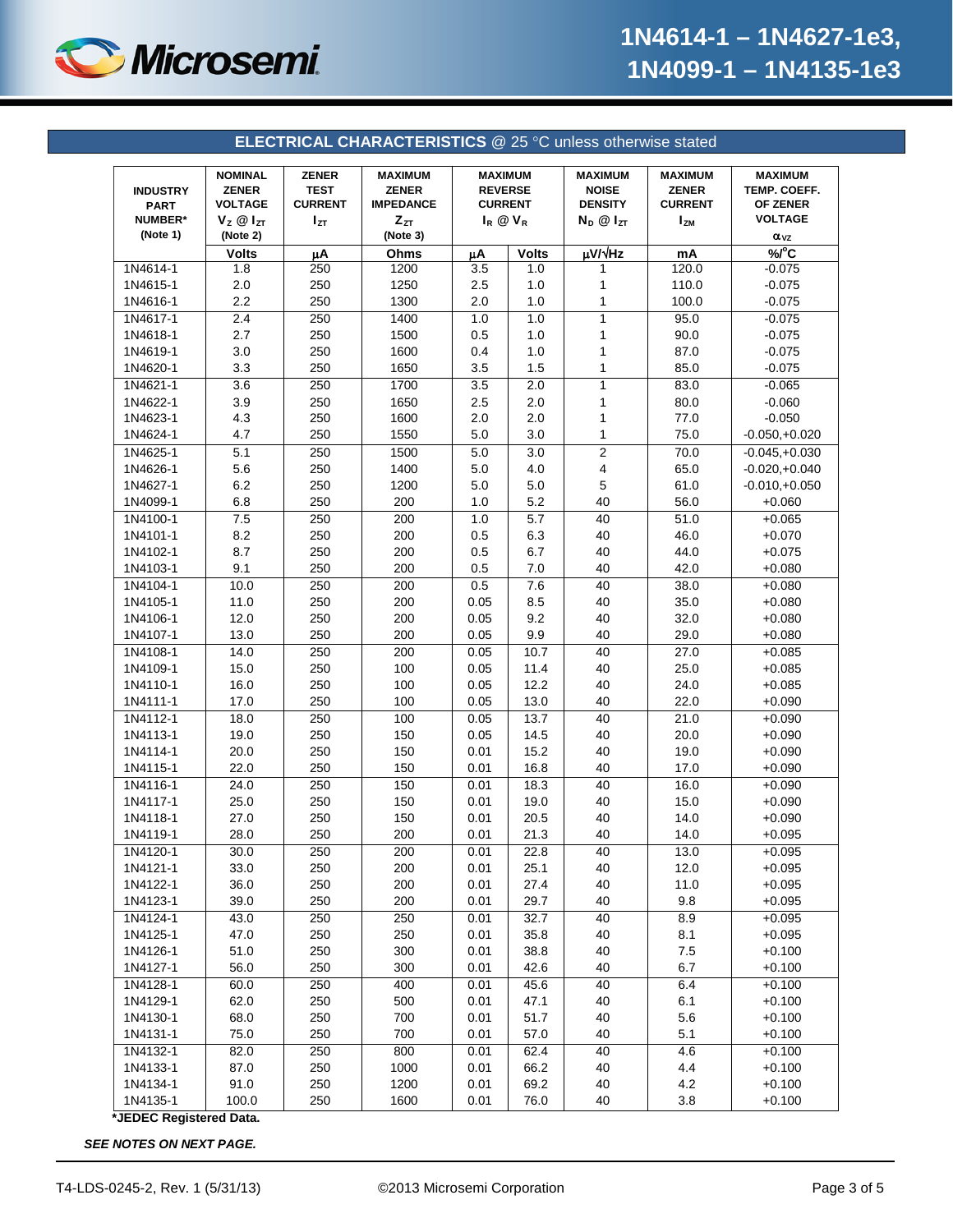

- NOTE 1: The JEDEC type numbers shown in the prior table have a standard tolerance of +/-5% on the nominal Zener voltage. Vz is measured with the diode in thermal equilibrium (still air) at 25 °C.
- NOTE 2: Zener impedance is derived by superimposing on I<sub>ZT</sub> a 60 Hz rms ac current at 10% of I<sub>ZT</sub> (25 µA). Se[e MicroNote 202](http://www.microsemi.com/en/sites/default/files/micnotes/202.pdf) for Zener impedance variation with different operating currents.
- **NOTE 3:** Based upon 400 mW maximum power dissipation at 25 ºC lead temperature, allowance has been made for the higher voltage associated with operation at higher currents.

**GRAPHS**

<span id="page-3-0"></span>





### **FIGURE 1 –** Noise Density Measurement Circuit

Noise density,  $(N_D)$  is specified in microvolt-rms per square-root-hertz. Actual measurement is performed using a 1 KHz to 3 KHz frequency bandpass filter at a constant Zener test current ( $I_{ZT}$ ) at 25 °C ambient temperature.  $N_D$  is calculated from the formula.



**FIGURE 3 –** Capacitance vs. Zener Voltage (Typical)